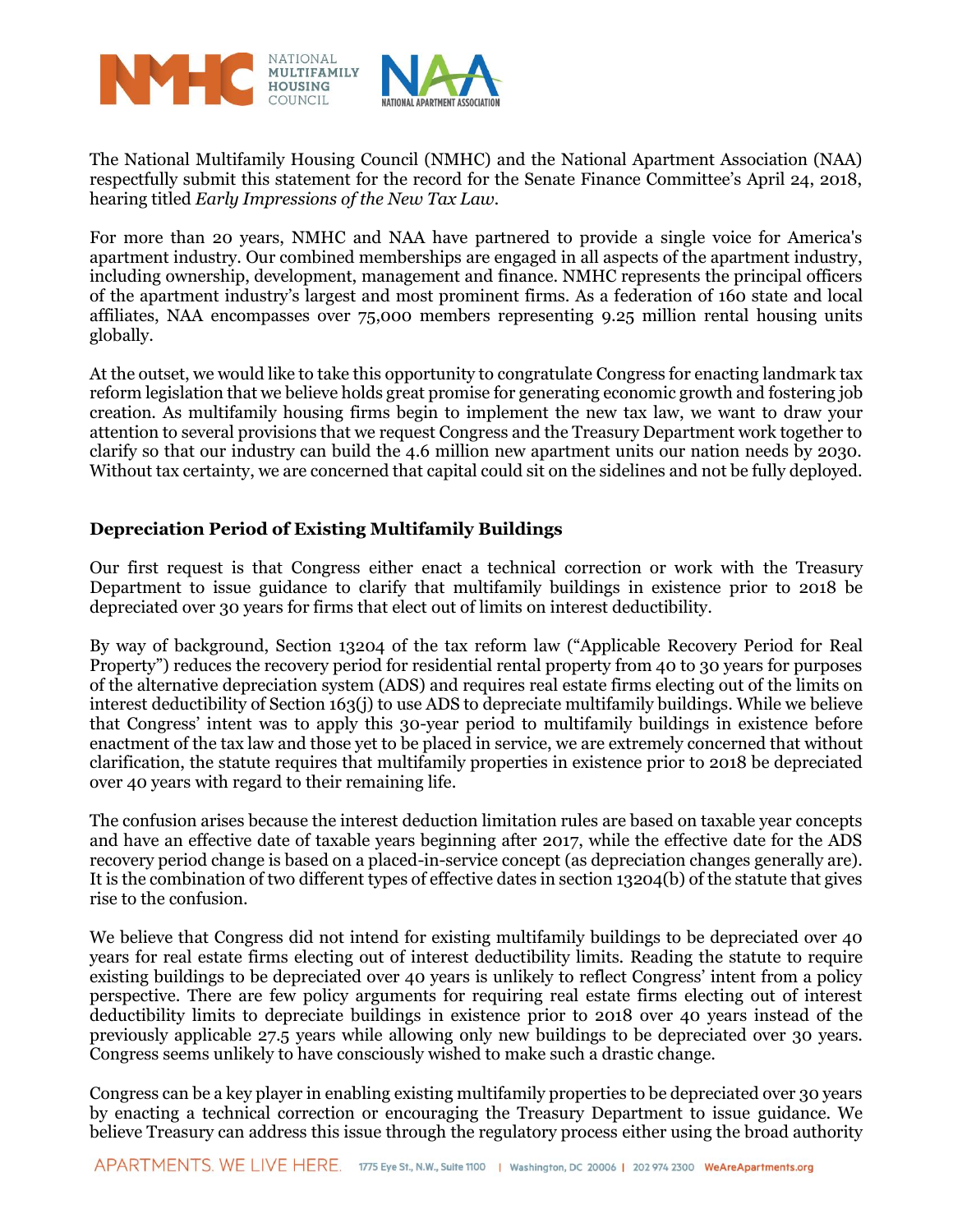provided in IRC Section 163(j)(7) that addresses how real property trades or businesses elect out of limits on interest deductibility or under the "change of use authority" of IRC Section 168(i)(5).

Section 163(j) as amended by the tax reform law generally limits a taxpayer's allowable deduction for business interest. The legislation, however, enables real property trades or businesses to elect out of the limitation and requires that "Any such election shall be made at such time and in such manner as the Secretary shall prescribe, and, once made, shall be irrevocable." One consequence of making the election is that real property trades or businesses must depreciate real property using ADS.

We believe that the "in such manner" language provides the Treasury Department with sufficient authority to allow electing real property trades or businesses to use post-enactment ADS (i.e., the 30 year life) for purposes of depreciating multifamily property. In other words, Treasury can allow real estate firms to make the option of interest deductibility limitation *in such manner* that requires a 30 year ADS life.

In addition, the legislative history makes it clear that Congress intended that the election out of the interest limitation and the required use of ADS be treated as a change in use of the property. (Footnote 455 of the Senate Finance Committee report). Treasury has broad authority under section 168(i)(5) to provide rules to implement changes in use of depreciable property, including rules to provide when such property is deemed placed in service.

In sum, we ask that Congress either enact a technical correction or encourage the Treasury Department to issue guidance that would enable real estate firms that elect out of the interest limitation to depreciate multifamily property in existence prior to 2018 over a 30-year ADS schedule. A failure to swiftly take action will unnecessarily disrupt cash flows and increase the tax liability of multifamily firms, reducing their ability to invest in their assets or develop new properties. That result would be contrary to the goal of the tax reform bill, and we ask that it be avoided.

## **Pass-Through Tax Deduction for Qualified Business Income**

The multifamily industry is also eagerly awaiting guidance regarding the 20 percent deduction for passthrough income under new IRC Section 199A. We believe that if properly implemented, this provision has the potential to unleash significant investment and job creation in the multifamily industry.

As the Treasury Department drafts implementing guidance, we would encourage Congress to request the Treasury Department to address three aspects of the pass-through tax deduction:

First, the new law requires that the pass-through deduction be determined for each qualified trade or business, but it does not provide a definition of trade or business. We request that the Treasury Department issue guidance enabling individuals to aggregate or group all qualified business activities at the partner level in a manner consistent with IRC Section 469. This would help ensure entities can focus on their business activities rather than engaging in costly restructuring efforts. Additionally, we would ask that Treasury specifically allow income earned from the development, operation and management of real estate assets to qualify for the deduction.

Second, the Treasury Department should provide rules regarding the unadjusted basis of property acquired pursuant to a like-kind exchange. Such basis should be no less than the unadjusted basis of the property relinquished in the exchange plus any cash or other consideration provided in the exchange. Taxpayers engaging in like-kind exchanges remain fully invested in real estate and should not be negatively impacted when they reallocate a portfolio. Indeed, providing onerous rules regarding